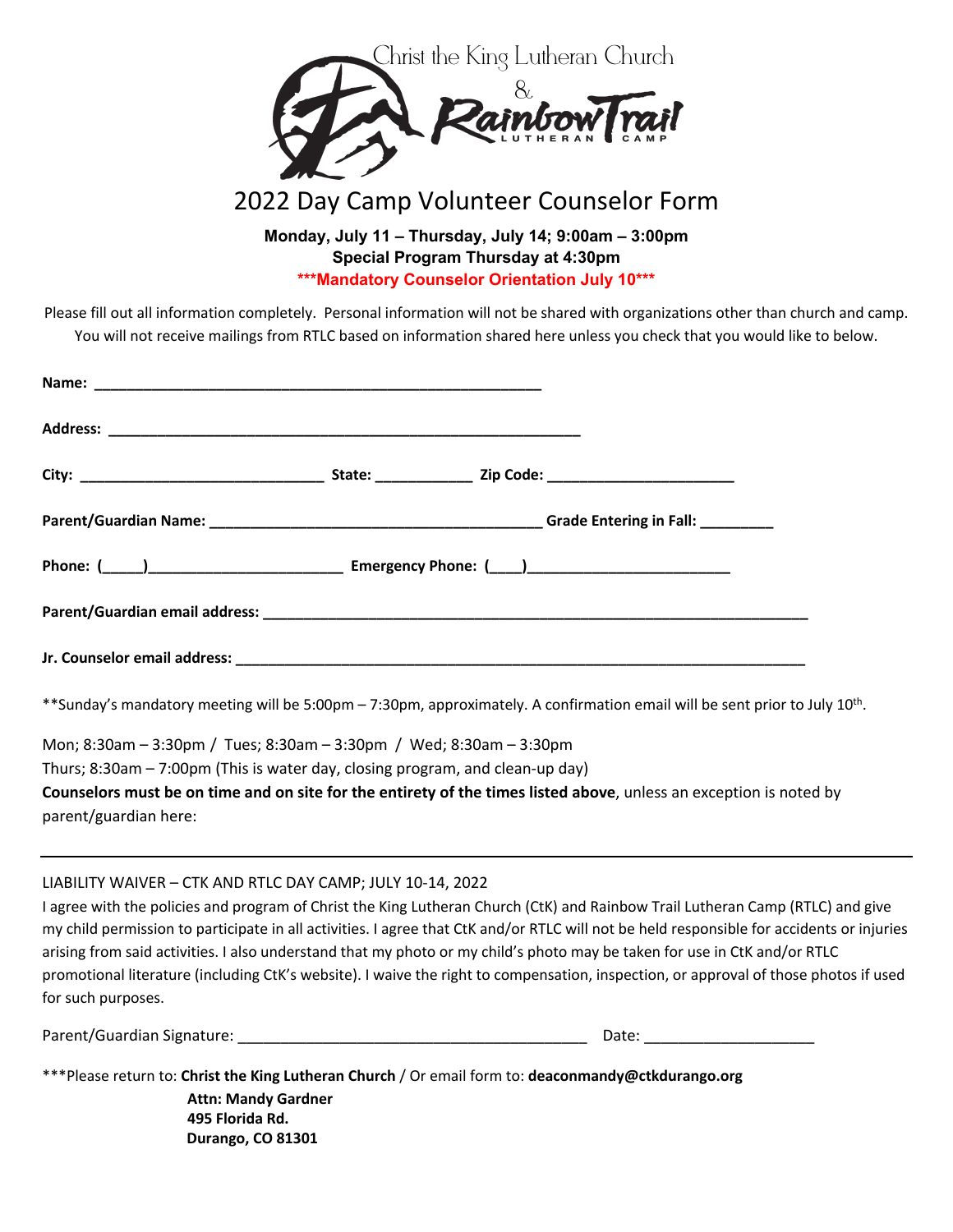## Christ the King Lutheran Church & Rainbow Trail Lutheran Camp **2022 Day Camp Health History Form**

\*\*This form needs to be completely filled out by a parent/guardian. It will be kept by the Church staff.

| (first)<br>(last)                                                                                                                                                                                                                                                                                                                                                                                                              | (middle initial)                                                                                                                                                                                                               |  |  |  |  |  |
|--------------------------------------------------------------------------------------------------------------------------------------------------------------------------------------------------------------------------------------------------------------------------------------------------------------------------------------------------------------------------------------------------------------------------------|--------------------------------------------------------------------------------------------------------------------------------------------------------------------------------------------------------------------------------|--|--|--|--|--|
| Birthdate: / / / Age Gender Context                                                                                                                                                                                                                                                                                                                                                                                            |                                                                                                                                                                                                                                |  |  |  |  |  |
| Home Address <b>Contract Contract Contract Contract Contract Contract Contract Contract Contract Contract Contract Contract Contract Contract Contract Contract Contract Contract Contract Contract Contract Contract Contract C</b>                                                                                                                                                                                           |                                                                                                                                                                                                                                |  |  |  |  |  |
|                                                                                                                                                                                                                                                                                                                                                                                                                                |                                                                                                                                                                                                                                |  |  |  |  |  |
|                                                                                                                                                                                                                                                                                                                                                                                                                                |                                                                                                                                                                                                                                |  |  |  |  |  |
| Preferred Phone: ( ) Cher Phone: ( )                                                                                                                                                                                                                                                                                                                                                                                           |                                                                                                                                                                                                                                |  |  |  |  |  |
| If unavailable in an emergency, please notify __________________________________                                                                                                                                                                                                                                                                                                                                               |                                                                                                                                                                                                                                |  |  |  |  |  |
| Relationship example and the Phone: Phone: Phone: Phone: Phone: Phone: Phone: Phone: Phone: Phone: Phone: Phone: Phone: Phone: Phone: Phone: Phone: Phone: Phone: Phone: Phone: Phone: Phone: Phone: Phone: Phone: Phone: Phon                                                                                                                                                                                                 |                                                                                                                                                                                                                                |  |  |  |  |  |
| Do you carry medical/hospital insurance? Yes____ No ____ If so, please indicate:                                                                                                                                                                                                                                                                                                                                               |                                                                                                                                                                                                                                |  |  |  |  |  |
| Carrier_________________________________Group/policy number_____________________                                                                                                                                                                                                                                                                                                                                               |                                                                                                                                                                                                                                |  |  |  |  |  |
| Date of last immunization for: Tetanus _____; DPT _____; Polio _____;                                                                                                                                                                                                                                                                                                                                                          |                                                                                                                                                                                                                                |  |  |  |  |  |
| Measles (MMR) ______                                                                                                                                                                                                                                                                                                                                                                                                           |                                                                                                                                                                                                                                |  |  |  |  |  |
| Please check and date any of the following, which have occurred to the camper or in the camper's family:<br><b>Conditions / Diseases / Allergies</b><br>Frequent ear infections _______ Chicken Pox _______ Hay Fever<br>Heart disease/defect _______ Measles __________ lvy Poisoning, etc.<br><b>Convulsions/seizures</b><br><b>Example 19 Mumps Additional Penicillin</b><br>Diabetes<br><b>Bleeding/clotting disorders</b> | German Measles Insect Stings<br>____ Other drugs                                                                                                                                                                               |  |  |  |  |  |
| Hypertension<br><u>____</u> __Asthma                                                                                                                                                                                                                                                                                                                                                                                           | <b>Example 1 Psychiatric counseling</b>                                                                                                                                                                                        |  |  |  |  |  |
| Mononucleosis                                                                                                                                                                                                                                                                                                                                                                                                                  | Other: when the contract of the contract of the contract of the contract of the contract of the contract of the contract of the contract of the contract of the contract of the contract of the contract of the contract of th |  |  |  |  |  |
| Please explain any of those checked in the space below:                                                                                                                                                                                                                                                                                                                                                                        |                                                                                                                                                                                                                                |  |  |  |  |  |
| Operations or serious injuries: (please list with dates)                                                                                                                                                                                                                                                                                                                                                                       |                                                                                                                                                                                                                                |  |  |  |  |  |
|                                                                                                                                                                                                                                                                                                                                                                                                                                |                                                                                                                                                                                                                                |  |  |  |  |  |
| Suggestions, any activity restrictions, or health-related information for camp personnel:                                                                                                                                                                                                                                                                                                                                      |                                                                                                                                                                                                                                |  |  |  |  |  |

 $\_$